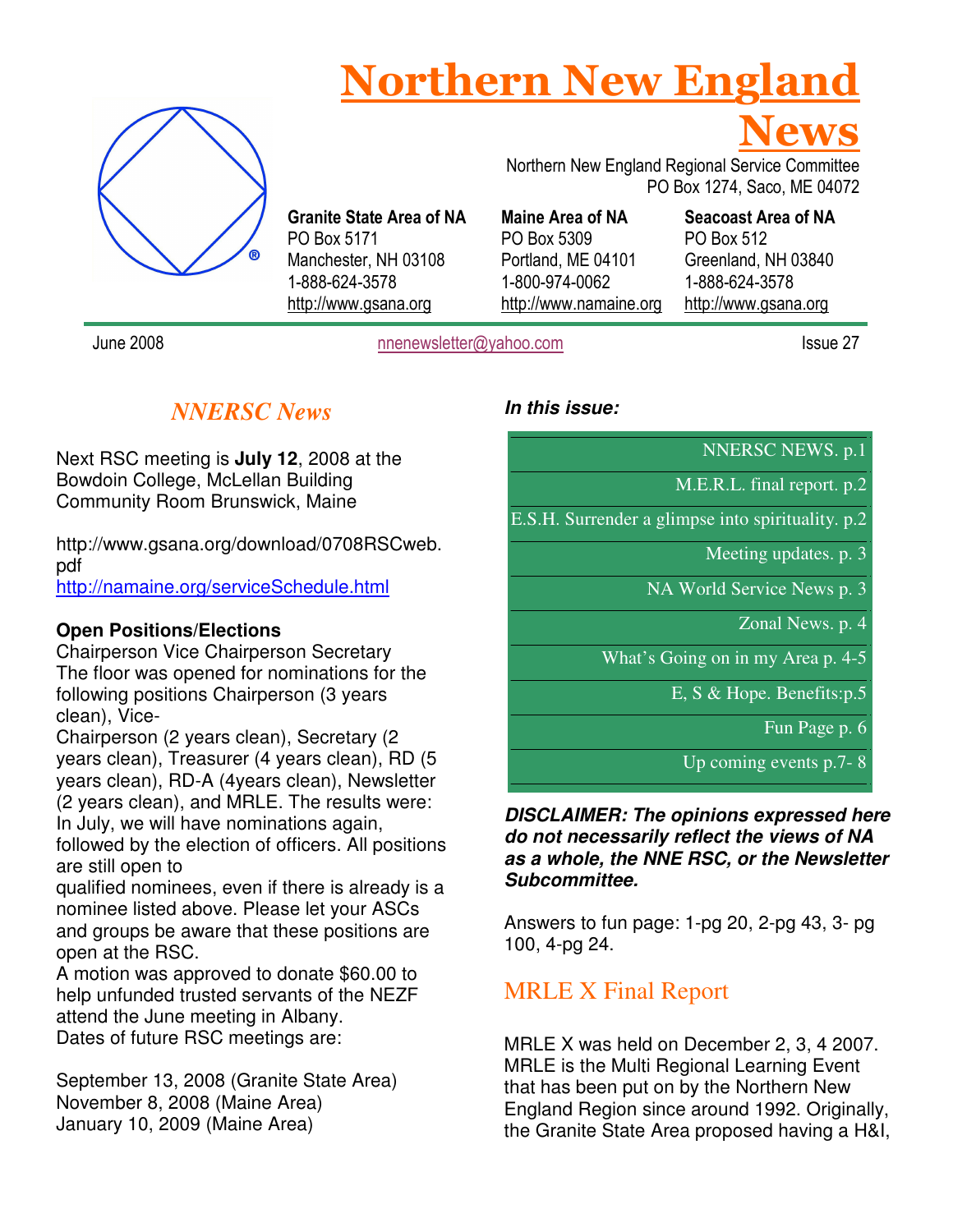PI and Phoneline workshop in the western part of the area to help addicts and groups to feel more connected. The trusted servants back then realized that the western section of the GSA was also located in the Northern New England Region. With our two neighboring regions being so close, New England and Mountain Valley, the trusted servants took the idea of turning the area workshop into a Multi Regional workshop to the NNE. In the beginning, it was called MRLD(ay). Later it was expanded to a weekend event and began discussing the Conference Agenda Report. As we became more CAR focused we began to invite World Service participation. Today, the MRLE is known for being the first CAR workshop with NAWS participation each Conference cycle. The World Board members who attend, use this opportunity to try out the new workshop material, experiment a little, and get feedback from the delegate rich attendees. The dates for **MRLE XI are December 4, 5, 6, 2009.**

It is our hope that not only can we provide an event that appeals to the service enthusiast, but also to our local members from the groups and areas with our region.

Thanks from everyone on the MRLE Committee!

# **Surrender: A Glimpse Into Spirituality**

 I heard in a meeting two winters ago, is that, "spirituality is being open to all of the good things in life." Those words gave me hope that there IS more to life beyond the limited scope of my current beliefs in early recovery, IF I am open to them.

Tonight I spent an incredible hour, not only seeing, hearing and feeling a storm, but in listening to God as I understand Him through His presentation of nature. I believe for the first time since Thanksgiving of 1990 (when I went to rehab) that I actually meditated; I was open to His message. Through no real effort on my part (by just being open to the process), I actually listened to God in the midst of that

storm (and where else would He be if not in the middle of the glory of His own creation). In listening, I learned…

Surrender to the program allows me to actually find a freedom to live in my own skin, without wishing I was dead because of a temporary situation. I can live beyond the chains that I learned through my upbringing where I used another person's yardstick to measure my success in life, so that now I can find my own values. I can live beyond the artificial constructs where society tells me what is and what is not important, and find what is valuable to me. I can live beyond the fear, which has made every decision for me until that fix, pill or drink replaced control. All I have to do is be open to the concept that He is allowing me a glimpse into spirituality where I can learn and live true to my conscience; the person God intends that I become.

Through this surrender comes a cost, but one that is far less taxing than my active addiction, and is a gift beyond measure. I can let go of anger, hatred, control, and most importantly fear. At best my anger can motivate me to do the "next right thing," and at worst my anger heeds no boundaries; anger is my choice. My hatred never served a useful purpose anyway, and through working the  $6<sup>th</sup>$ and 7<sup>th</sup> Steps I can both understand the uselessness of my hatred, and find happiness in the patience, tolerance and love that I can acquire as a replacement; extending those feelings to others from within. My control was merely an illusion. I can only control myself at best, and that is limited to whether my disease of addiction, or spiritual principles are the main focus of my thoughts. As for my fear, that is a lack of faith; today all I have to do is ask God for help.

Will I make mistakes in applying these thoughts to my life? Absolutely, if history has anything to say about my behaviors. But so long as I keep trying my best, I know I'm going in the right direction. I believe there is a Higher Power inside each of us. For myself, all I have to do is be open to those messages from within. The most important thing I can understand about glimpsing spirituality is my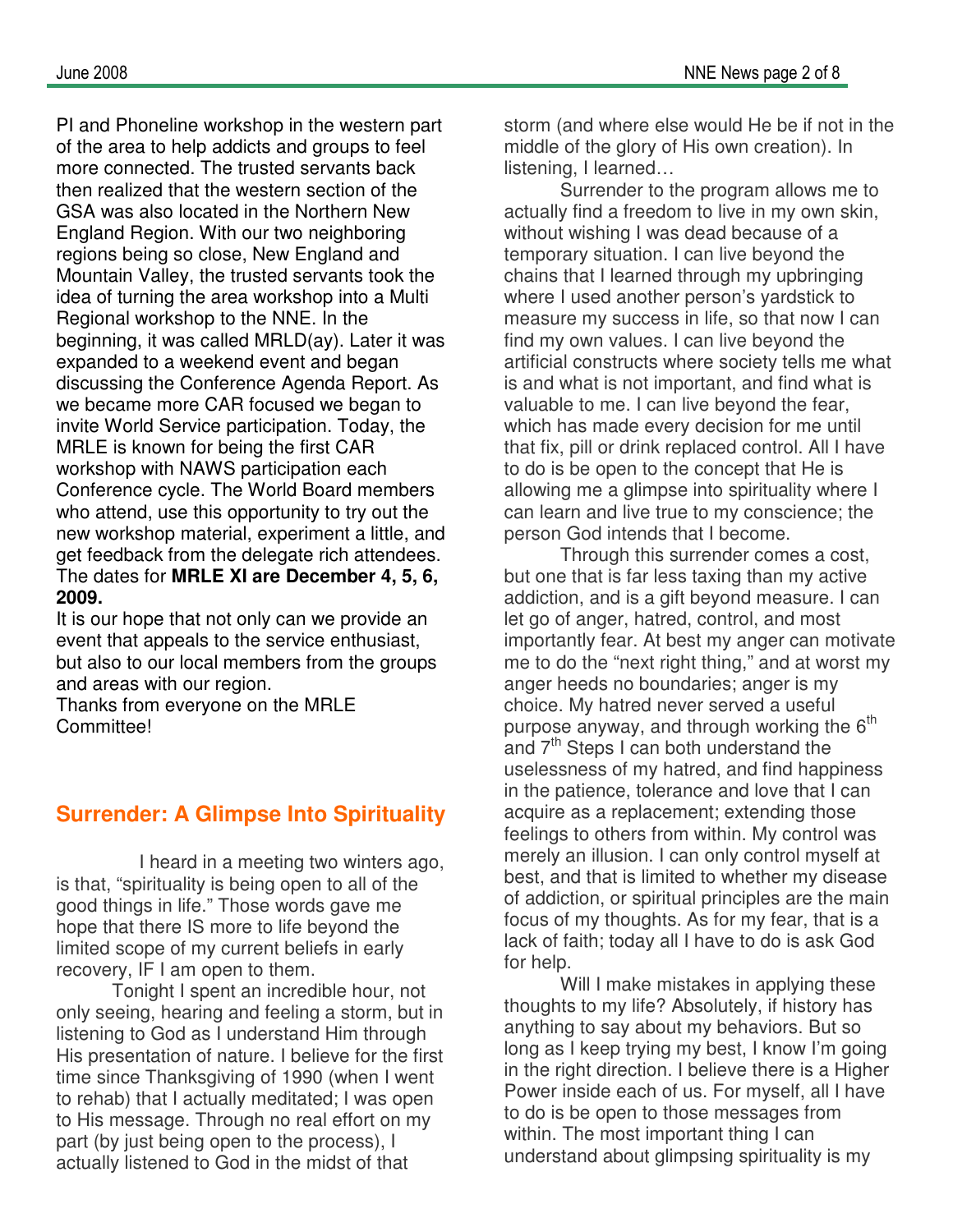ability to feel God live within me in the imperfect, yet still acceptable and lovable form that He provided, me: living and growing into the person He intends.

> Joe A. – grateful recovering addict in central Pennsylvania

# *EXPERIENCE, STRENGTH, AND HOPE.*

Share your response to our questions in 100 words or less by July  $15<sup>th</sup>$  and as many responses as possible will be printed in the next newsletter.



How do you create balance in your life?

When do you know when you've achieved some balance?

# **Meeting Updates**

# NEW MEETINGS:

Belfast, Maine, **2 nd Chances**, 12 Step Meeting, Monday, 6:30 – 7:30 PM, 55 Spring Street, First Church of Belfast, ME 'Annex' Behind Crosby School Bow, Berwick, Maine, **A Time To Share Group,**  Thursday 7:00 PM 71 Sullivan Street Wolfeboro, NH, **A New Way Of Life Group**  Thursday 2:40 PM Kingswood Regional High **School** 

# ONLINE MEETING LINKS

http://www.gsana.org/download/GSANA\_Meeti ng\_List.pdf

http://namaine.org/docs/mtglist.pdf

# NO LONGER MEETING:

The Old Orchard Beach Maine meeting, Serenity By the Sea, on Wednesdays, has closed.

# **NA World Services News**

The World Service Conference was held at the end of April in Woodland Hills, California. It was a memorable event and here are some highlights:



 $\checkmark$  Approval of the **6 th Edition Basic Text -** The 6h Edition will be available by the end of the year. It will cost \$11.00

and be slightly larger to distinguish it from previous editions

- **Approval of Targeted Literature Pieces – By Young Addicts For Young Addicts** and **For The Parents and Guardians Of Young People In NA**  ✓
- **NA World Services will start producing gold colored Roman Numeral Medallions**
- **We elected 1 World Board member and re-elected another. We also elected 3 Human Resource Panel members, as well as 1 World Service Conference Co-Facilitator**
- **We seated 7 new regions to the World Service Conference. They are: Egypt, El Salvador, Nepal, Nicaragua, Poland, Southern Brazil, and North Carolina**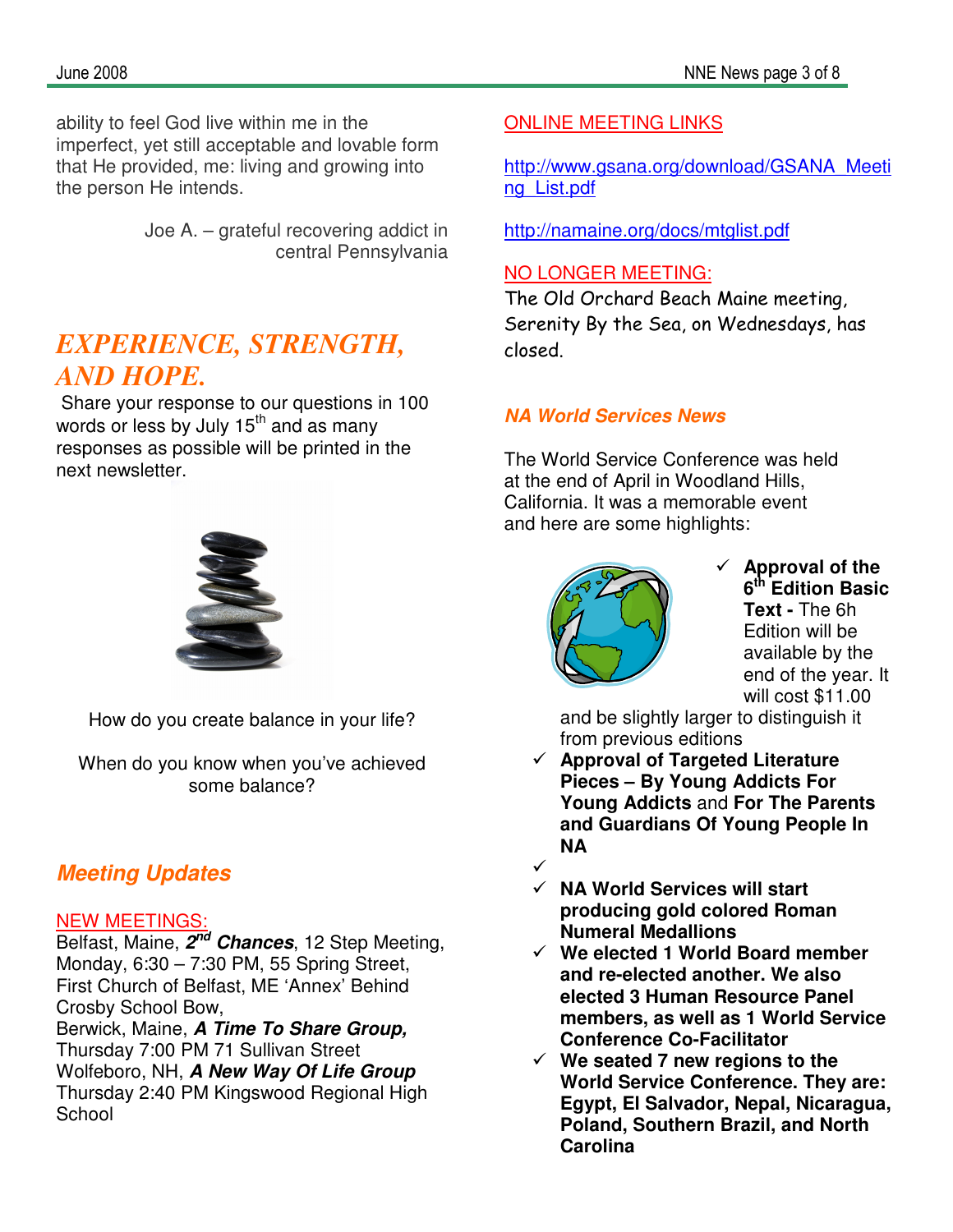# **Upcoming NEZF Meetings North East Zonal Forum**

# June 20, 21, 22 2008 ABCD Region

Comfort Inn and Suites, Albany, NY \$89 plus tax

The topic for the June 2008 NEZF Saturday Sharing Sessions will be "What is the direction of the NEZF? Where are we going?"

❖

**January 23, 24, 25 2009**

Connecticut Region

**June 26,27,28 2009**  Eastern New York Region

# **What's Going on in Your Area**

# **Maine Area**

Report to NNERSCNA from MASCNA for May 2008

New meeting lists have come out and are being distributed among home groups. The list is also available online at namaine.org. Currently we have 44 groups and 57 meetings. MASCNA has sent a donation to NNERSCNA of \$160.56

There is an ad-hoc committee that is undertaking the task of taking an area inventory, and will report back to the group upon completion. In our area we currently have two H&I commitments, one at the Cumberland County Jail and the other at the Two Bridges Jail. At Maine Area there has been about 10-16 GSR's attending each month to conduct business on behalf of the NA groups of Maine. There has been renewed talk about increasing the clean time requirement of the Treasury position from 2 years back to 5 years. The intent by the motion maker to give the committee the best chance that funds

will be used responsibility. This will be discussed at this month's area meeting. The May meeting is being held in Brunswick on May 31, 2008

In Loving Service, RCM

## **Seacoast Area**

Hello Everyone. It's a pleasure to be hosting Region this month. The Seacoast Area Service Committee is still in need of both a PI and Activities chair. We are having more GSR's attending, but would love to see more. We distributed copies of the C.A.R. to all groups in the Area. I also made a form that listed the questions as well as the motions. I believe this helped the groups understand what they needed to vote on. We had 10 of the 15 groups in our Area cast their votes for the Conference Agenda Report motions and questions. We forwarded the Areas vote to our RDA. The "Freedom Under the Stars XVIII" campout is July 18 – 20, 2008 in Thornton, NH. The campout committee is hosting a couple of fundraiser. Saturday Night Eat & Meet, spaghetti dinner, meeting and fellowshipping, May 24th 2008 First Church Congregational  $5:00 - 10:00$  PM. July 6<sup>th</sup> 2008 " Fun in the Sun" our July cookout and softball game, Stratham Hill Park, Route 33 Stratham 11:00 AM to 5:00 PM. We had lengthy discussion on the motion from Region with regards to donating \$60.0 to help fund North East Zonal Forum (NEZF) unfunded trusted servants to attend the NEZF meeting in June 2008 in Albany, NY. This question was raised a number of times. Why are we being asked to fund addicts who took an unfunded position, this sound like something from our days in active addiction? The motion failed unanimously.

Our Area Service Committee will be tomorrow at 1:00 PM, at then June 8th at the Wentworth Douglass Hospital in Dover, NH at 1:00 PM. In Loving Service, Area Chairperson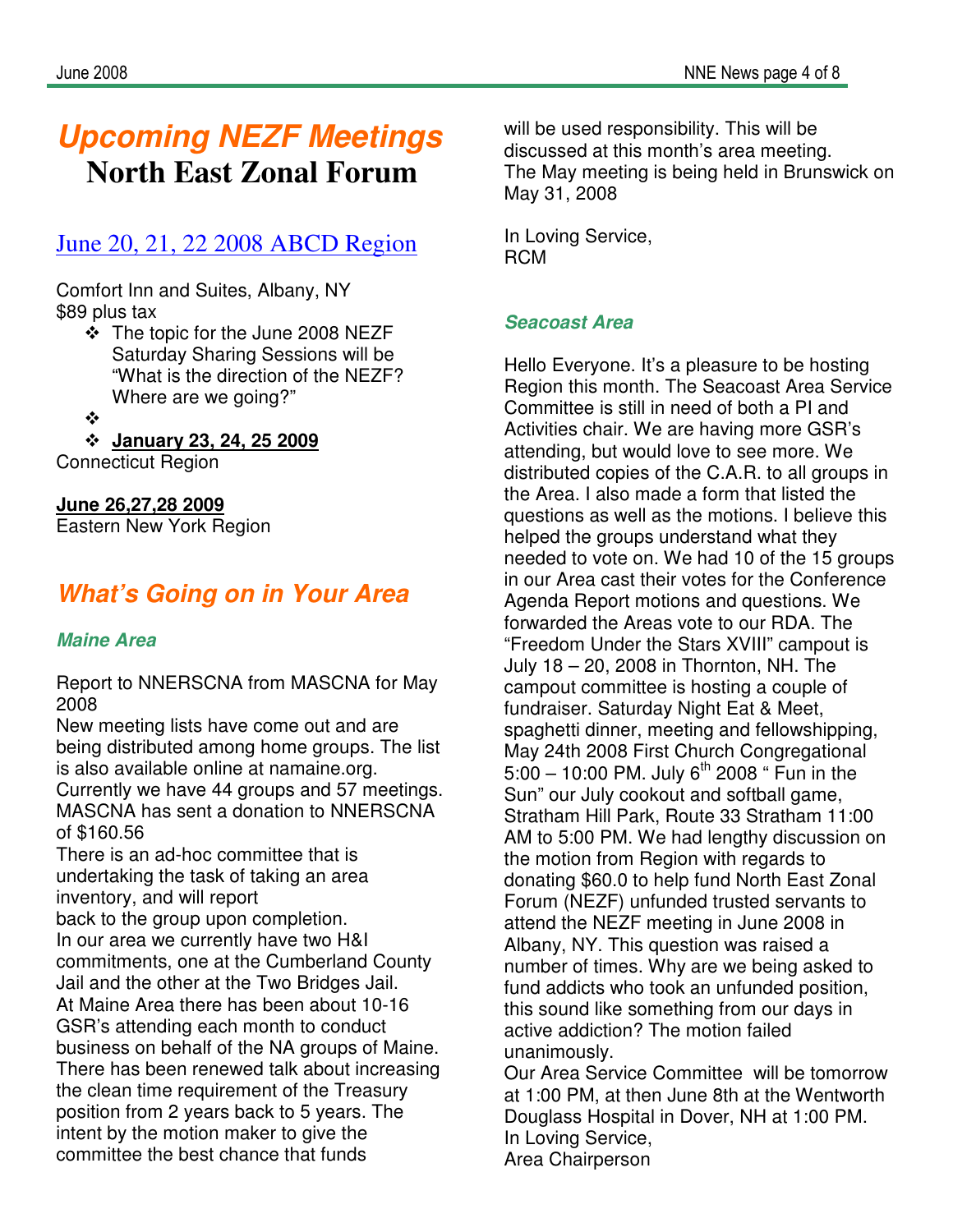# **BENEFITS**

 The Basic Text talks about how as Addicts we want the benefits without the work. This sounds like me.

 When I first found NA there were a lot of examples around. The ones I wanted to follow were the ones that would let me continue in my behavior. This was mainly avoiding work.

 I m sure you ve seen it, like at dances, showing up late (empty handed), eat for free, dance a lot (complaining about the choice of music), and leaving at just the right time (just before clean up).

 Or how to join the right Group. You know, the Group with a lot of people. So I can do Service and not the work. I get a position so I can say I m into Service. My all time favorite one was H&I, Translation and opening meeting, Im still not sure what my duties consisted of.

 The only problem with all of this is I still had a hole in my life, a vacuum right behind my belly button. I tried to fill this with jobs, lots of friends (none of the close), reading, movies, etc. None of which filled the gap. I still felt like I was just visiting this planet. A very uncomfortable feeling to say the least.

 Now I was very unwilling to feel like this for the rest of my life. The truth is I know I could not survive without clean. The Basic Text says our only hope is in those who have been in our dilemma and have found a way out. So I started to look at the other examples. We all know it's easy to look good in a meeting. But as I spent time with people in NA, I met people who felt whole. They were real? If you know what I mean. They were not walking shells looking to fill up. I saw the proof of the program in the way they lived, the way they reacted or responded to what happened to them. How they coped with things like flat tires, money problems, or the Big One, Relationships.

 I asked these people what was missing in my life. And they shared about commitment (how I hate that word) and follow through. Follow through is very important, on the Steps, in the meetings, with sponsors and people we sponsor. With all of this comes fulfillment.Today NA helped me to be in service which makes me productive, acceptable and responsible members of this society. I found it worked to over come the natural resistance to good living that my Disease brings. Its hard to act loving when I dont feel loving or to be part of a Committee with people I dont care too much for. Going that extra length is hard but worth every bit of the work. In Gratitude

NA Member from Kathmandu Area ,Nepal

# **Carry The Message!**

**"We can only keep what we have by giving it away." This is your space to share your experience, strength and hope. We have an open topic forum and a forum emphasizing service work. Poetry, Art, Photo's and articles regarding NA History (personal or archival snippets) are welcome. There are many ways to share experience, strength and hope.** 

**Please send your contributions along with your release form to the nnenewsletter@yahoo.com. , or to NNERSC, P.O. Box 1274, Saco, ME 04072. Please try to limit your sharing to half a page, single-spaced. Thanks in advance for your participation.** 

**→ August Issue Deadline: July 15th**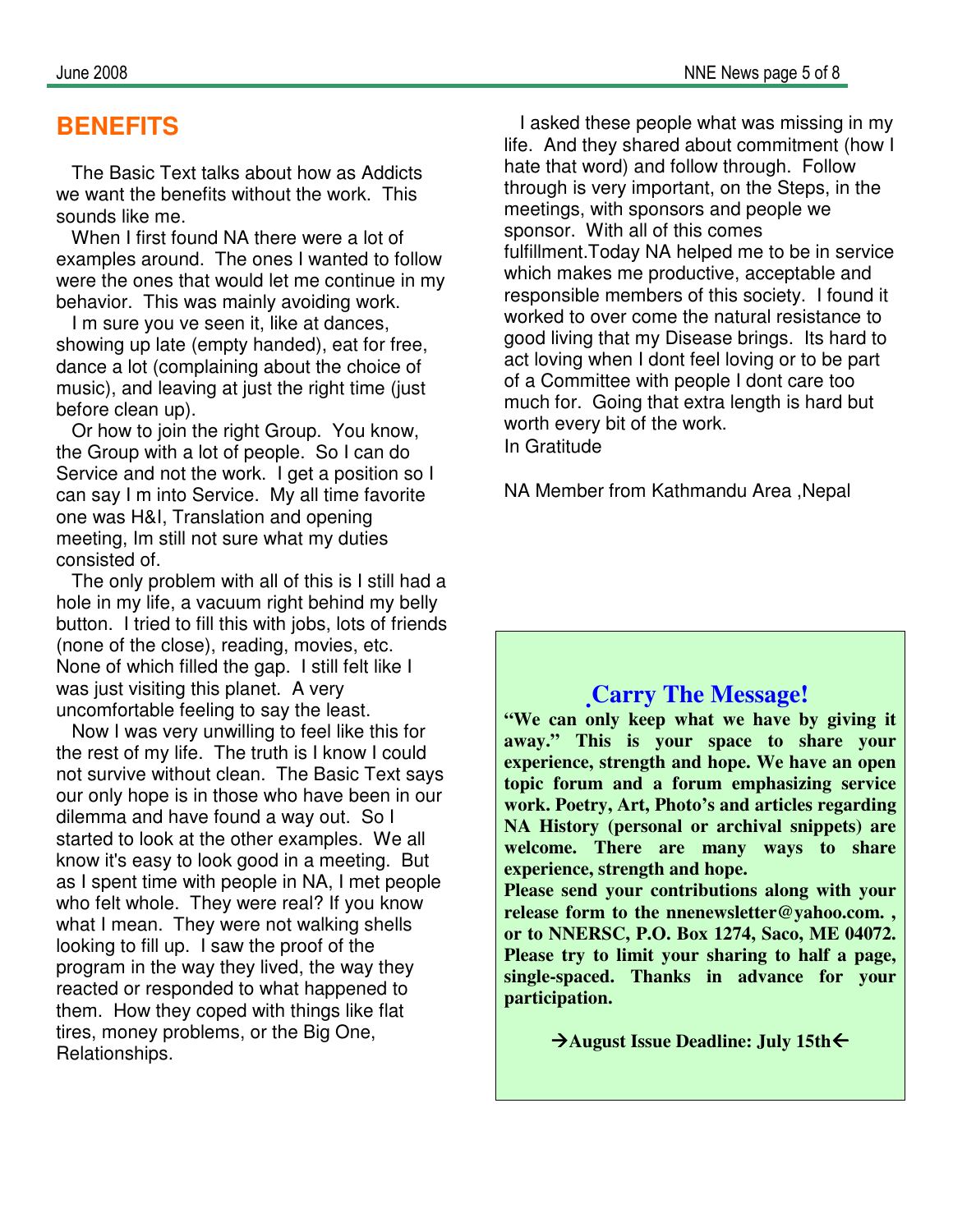# **NA FUN PAGE**

# Find it in the Basic Text

Find these quotes in the NA Basic Text.

We didn't come into this fellowship brimming with love, honesty, open-mindedness or willingness. We reached a point where we could no longer continue because of physical, mental, and spiritual pain. When we were beaten, we became willing.

Page\_\_\_\_\_\_\_

As we seek our personal contact with God, we begin to open up as a flower in the sun.

Page\_\_\_\_\_\_\_

Today we have freedom of choice. Page\_\_\_\_\_\_\_

As we see coincidences and miracles happening in our lives, acceptance becomes trust. We grow to feel comfortable with our Higher Power as a source of strength.

Page

(It's OK to ask for help!)

Fun Page EXTRA!!! Find the answers in the RSC News!!!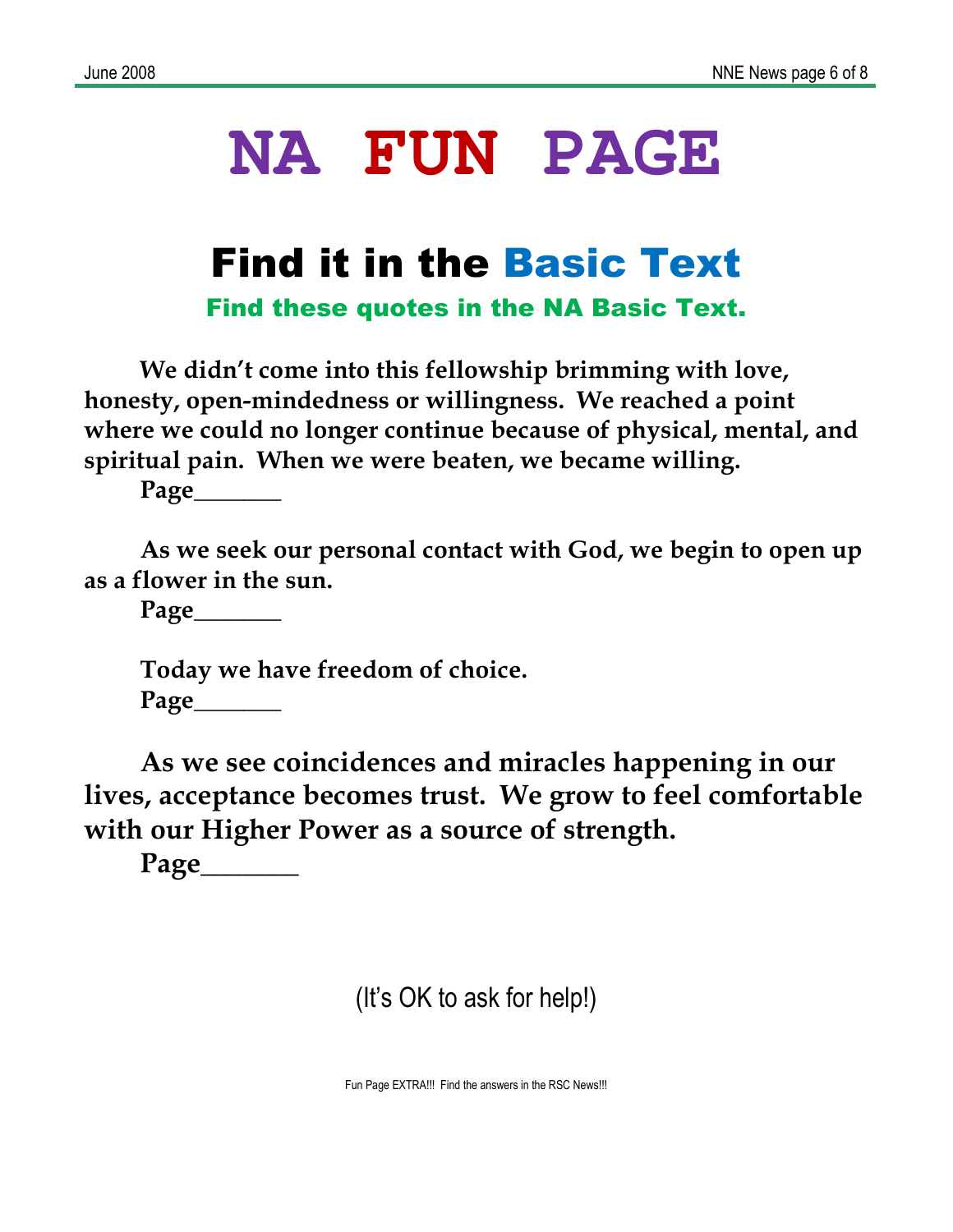# Northern New England Region of NA-June 2008 **Northern New England Region of NA—June 2008**

| Sun.   | Granite State<br>Salmon Falls<br>Central Ave.,<br>ASC noon -<br>4pm,<br>Wentworth-<br>8 Seacoast<br>Room, 789<br>Dover, NH.<br>Douglas<br>Hospital, | Manchester VA<br>Smyth Road<br>Manchester,<br>Center, 718<br>ASC 9am,<br>Medical | 王<br>三<br>15                                                             | 22                                                                                                                        |                                                                                                    | 29                                                                               |
|--------|-----------------------------------------------------------------------------------------------------------------------------------------------------|----------------------------------------------------------------------------------|--------------------------------------------------------------------------|---------------------------------------------------------------------------------------------------------------------------|----------------------------------------------------------------------------------------------------|----------------------------------------------------------------------------------|
| ್ಯ     | 7 East End Beach Walk:Portland, ME<br>http://namaine.org/docs/flier_2.pdf                                                                           |                                                                                  | http://namaine.org/docs/flier_3.pdf<br>14 Disc Golf: 10 AM, Brunswick Me | purchases. 85 Union St., the McLellan Building in Brunswick, ME<br>21 Maine ASC noon, 10:30am Sub committees & Literature | http://namaine.org/docs/PotLuckDinner.pdf<br>Potluck Dinner & Meeting: 5 Pm<br>South Thomaston, Me | http://namaine.org/docs/Game_Night_Jun282008.pdf<br>28 Game Night: Portland, Me. |
| 定      | http://namaine.org/docs/websis08.pdf<br>the Sun NA Women's<br>eat: June 6-8<br>Retre<br>6 Sisters in t                                              |                                                                                  | 13                                                                       | n The Field XVIII:<br>20 Granite State Area Campout<br><b>June 20,21,22</b><br>Fellowship In                              | http://www.gsana.org/download/0608FIFXVIIIFlyerweb.pdf                                             | 27                                                                               |
| Thurs. | 5                                                                                                                                                   |                                                                                  | 12                                                                       | 19 2008 Laconia Bike Week NA<br>Meeting And Barbeque Event<br>Flyer: June 19,20,21                                        | http://www.gsana.org/download/0608Bikeweek.pdf                                                     | 82                                                                               |